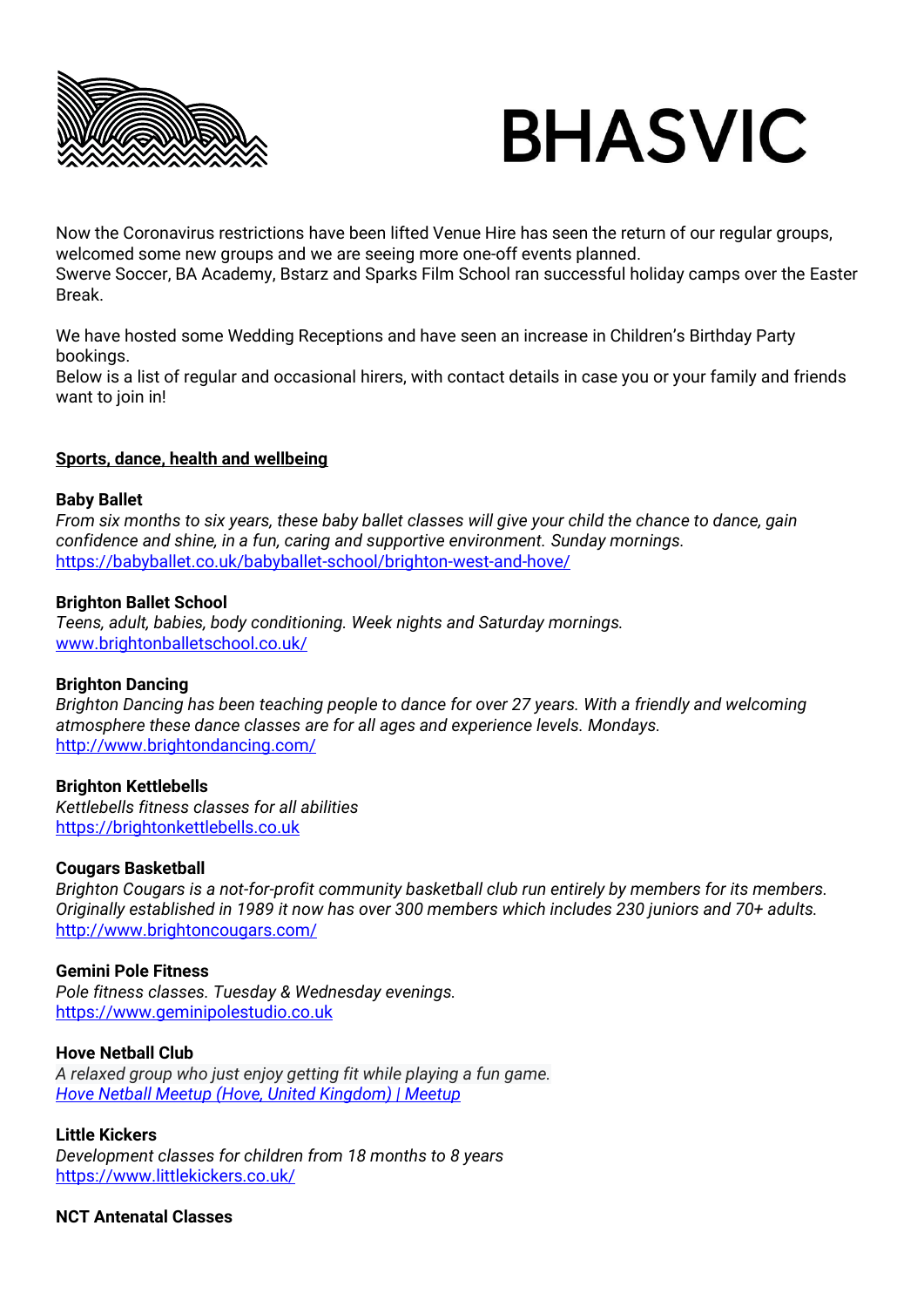*Make friends with new mums and dads; get ideas, help and support from your local volunteers; and have fun joining in with the things going on in your area.* <https://www.nct.org.uk/branches/brighton-hove/courses>

## **Rosaria Gracia Dance**

*Exploring how movement can support our bodies and mind to feel, rejuvenate and perform well independently of our age, condition or ability working with what we have and blossoming with it.* [https://rosaria-gracia.com](https://rosaria-gracia.com/)

# **Slimming World**

*Slimming World's highly effective approach to weight loss is empowering and enabling. Their support – online and in group – is based on a deep understanding of how you feel and a passionate desire to help you achieve your personal weight loss goals – and maintain them for life! Saturday mornings.* [https://www.slimmingworld.co.uk/joining-a-group/nearest-group](https://www.slimmingworld.co.uk/joining-a-group/nearest-group-details.aspx?classcode=qB3GLiV0sOA&postcode=)[details.aspx?classcode=qB3GLiV0sOA&postcode=](https://www.slimmingworld.co.uk/joining-a-group/nearest-group-details.aspx?classcode=qB3GLiV0sOA&postcode=)

# **YogaFit**

*Classes are given in an open, relaxed and safe environment providing a sanctuary from your everyday life. Most classes are a dynamic flow style of yoga and are suitable for people at all levels.* <http://yoga-fit.co.uk/>

## **My Studio F**

*Is it a carnival? Or is it a workout? No, it is ZUMBA with the ZUMBA ZONE! It is like a sultry night in Havana with the energy of Miami and the fun of Rio. Run by our very own Carlos! Saturday mornings.* https://www.mystudiof.com /

*Various other football, futsal, and netball teams including children's coaching*

# **Performance**

## **Apollo Theatre Arts**

*An exciting company, designed to offer opportunities in all genres of theatre to all ages.*  <https://www.apollotheatrearts.co.uk/about>

## **Maydays**

*Award winning improvised comedy & theatre company* <https://www.themaydays.co.uk/>

## **Windmill Young actors**

*WYA Drama provide acting classes for children, teenagers and young adults in East Sussex* https:// [About Us | Windmill Young Actors](http://windmillyoungactors.com/about/)

## **Activities, hobbies, general interest and support groups**

## **Music Groups:**

*Mark Bassey:* http://markbassey.com/ *Saxshop:* <https://www.beccyrorkmusic.co.uk/saxshop> *Classical Guitar:* http://www.jonguitar.co.uk/

# **Down Syndrome Development Trust**

*Delivering the support services and specialist interventions necessary to improve and enhance the lives of people living with Down syndrome*. https://downsyndromedevelopment.org.uk/

**Flowers for Fun**